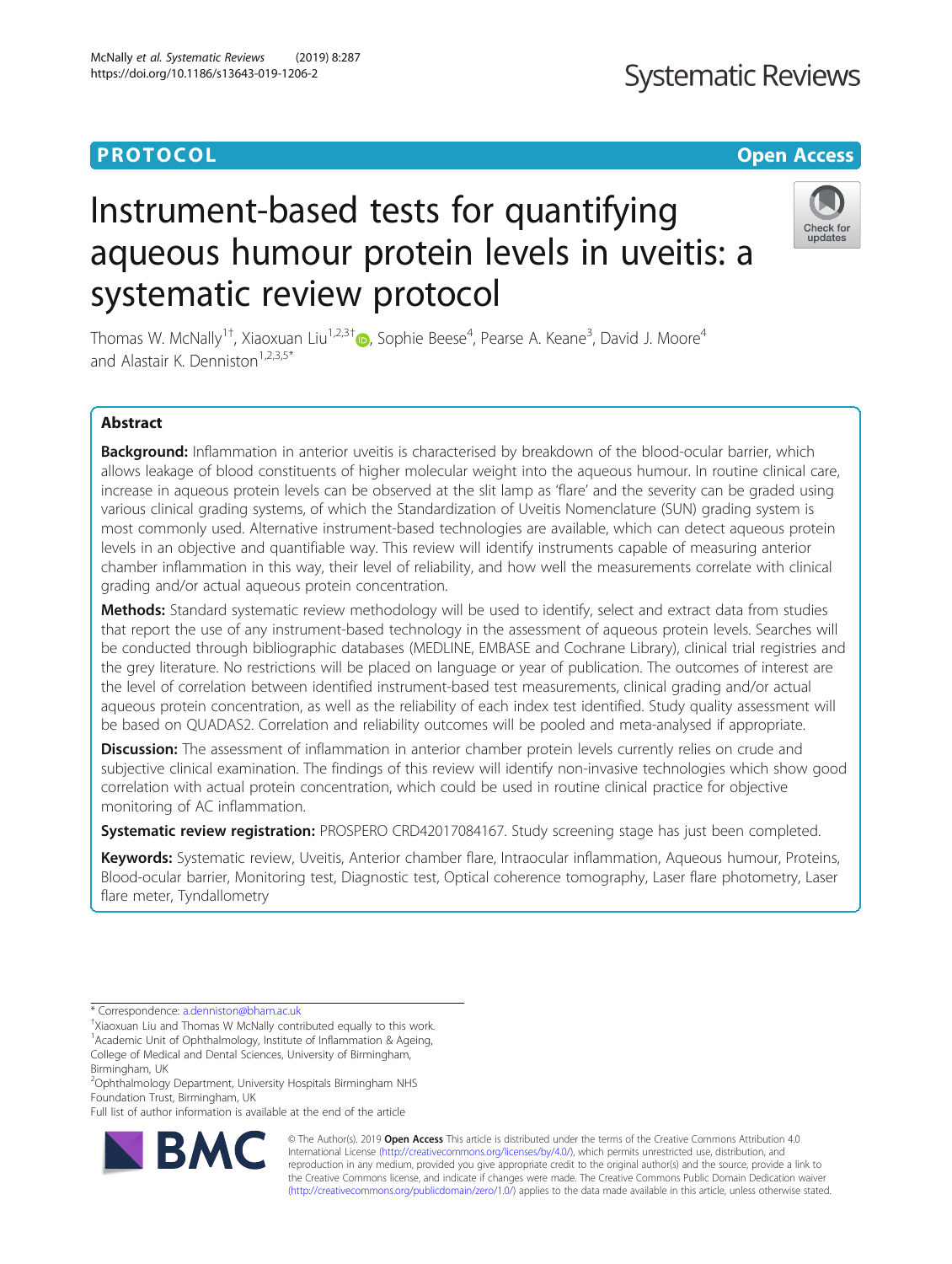## Background

Uveitis, a significant cause of blindness worldwide with a global prevalence of  $38-114.5$  per  $100,000$  [\[1](#page-7-0), [2\]](#page-7-0), describes a group of conditions characterised by intraocular inflammation [[3,](#page-7-0) [4](#page-7-0)]. Although uveitis can occur at any age [[3\]](#page-7-0), it commonly affects the working-age group and therefore has a substantial socioeconomic impact [[5\]](#page-7-0).

Anterior uveitis is characterised by inflammation of the anterior uveal tract. The acute symptoms are primarily pain, redness and photophobia, but vision can be affected. With adequate treatment, these symptoms are reversible; however, permanent and visionthreatening complications (such as posterior synechiae formation, cataract and secondary glaucoma) can develop in the presence of prolonged inflammatory activity.

Inflammation in the anterior chamber (AC) can be observed as changes of the aqueous humour. The aqueous humour is a clear fluid in the anterior chamber of the eye that provides nutrition, removes excretory products of metabolism, transports neurotransmitters, stabilises the ocular structure and contributes to the regulation of the homeostasis of ocular structures [[6](#page-7-0)]. In health, the aqueous humour is well isolated from the blood by bloodaqueous barriers including the endothelial cells of the iris capillaries and retinal vessels and nonpigmented ciliary body epithelium. The aqueous is mostly water, but also contains electrolytes, carbohydrates, glutathione, urea, oxygen, carbon dioxide, and proteins [[6](#page-7-0), [7](#page-7-0)]. In the absence of inflammation, only small proteins are present in low concentrations in the aqueous. Inflammation causes breakdown of the blood-aqueous barriers and results in the release of inflammatory cells and proteins of higher molecular weight into the eye  $[8, 9]$  $[8, 9]$  $[8, 9]$  $[8, 9]$ . The accumulation of proteins in the aqueous humour can be observed as flare or Tyndall effect, which is an optical phenomenon of cloudiness in the aqueous humour due to increased protein content.

The ability to accurately measure the concentration of proteins in the aqueous is clinically important for detecting acute inflammatory episodes and assessing response to treatment [\[10\]](#page-7-0). There are several established methods for quantifying aqueous protein levels, including clinical examination and laser flare photometry. However, with the exception of aqueous paracentesis (invasive sampling of the aqueous humour), existing methods are surrogate measures relating to the change in optical properties of the aqueous humour when protein levels are increased. Each method has its limitations, and it is unclear whether measurements from different methods agree with each other. The following section discusses the pros and cons of existing measures for aqueous protein concentration.

# Invasive quantification of aqueous protein sampling: aqueous paracentesis

Currently, the only means of directly measuring the protein content of the aqueous is by aqueous paracentesis and analysis in a laboratory setting [[11,](#page-7-0) [12](#page-7-0)]. While this method provides the most accurate quantification of aqueous constituents, it is not used routinely in clinical practice as it is invasive and carries risk of sight-threatening complications [[13](#page-7-0)]. Consequently, its use is mainly limited to the research setting, and non-invasive methods are used preferably in clinical practice.

# Non-invasive quantification of aqueous protein level Clinical examination

The current clinical standard for AC flare grading was defined at the Standardisation of Uveitis Nomenclature (SUN) working group consensus meeting in 2005 [\[4](#page-7-0)]. Prior to this, several systems existed for grading AC flare [[14](#page-7-0)–[17](#page-7-0)]. Slit-lamp biomicroscopy enables a clinician to grade increasing protein concentrations in the aqueous humour due to back-scattering of light emitted from a slit-lamp. The SUN system grades flare according to the observer's ability to visualise details of the iris and lens behind the aqueous. Grades range from 0, which corresponds to no visible flare, to 4+, which corresponds to intense flare (Table 1).

Grading of flare based on clinical examination is subjective and subject to high intra- and interobserver variability  $[18]$  $[18]$ . In addition, it is a noncontinuous scale, leading to large steps in disease activity between categories. Detection and monitoring of inflammatory changes in anterior uveitis is critically important for clinical management, decision making and clinical trials investigating therapeutic agents [\[19](#page-7-0)]. The need for a more robust and reproducible method of measurement is well-recognised within the uveitis community. Newer imaging techniques have become available in recent years; therefore, it is timely to

Table 1 The Standardisation of Uveitis Nomenclature (SUN) working group grading scheme for anterior chamber flare [[4](#page-7-0)]

| Grade              | Flare    | Description                                       |
|--------------------|----------|---------------------------------------------------|
| $\Omega$           | None     |                                                   |
| $1+$               | Faint    | Barely detectable                                 |
| $2+$               | Moderate | Iris and lens details clear                       |
| $3+$               | Marked   | Iris and lens details hazy                        |
| $4+$               | Intense  | Fixed coaqulated aqueous with considerable fibrin |
| $C_1, \ldots, C_n$ |          |                                                   |

Source: Ref [[4](#page-7-0)]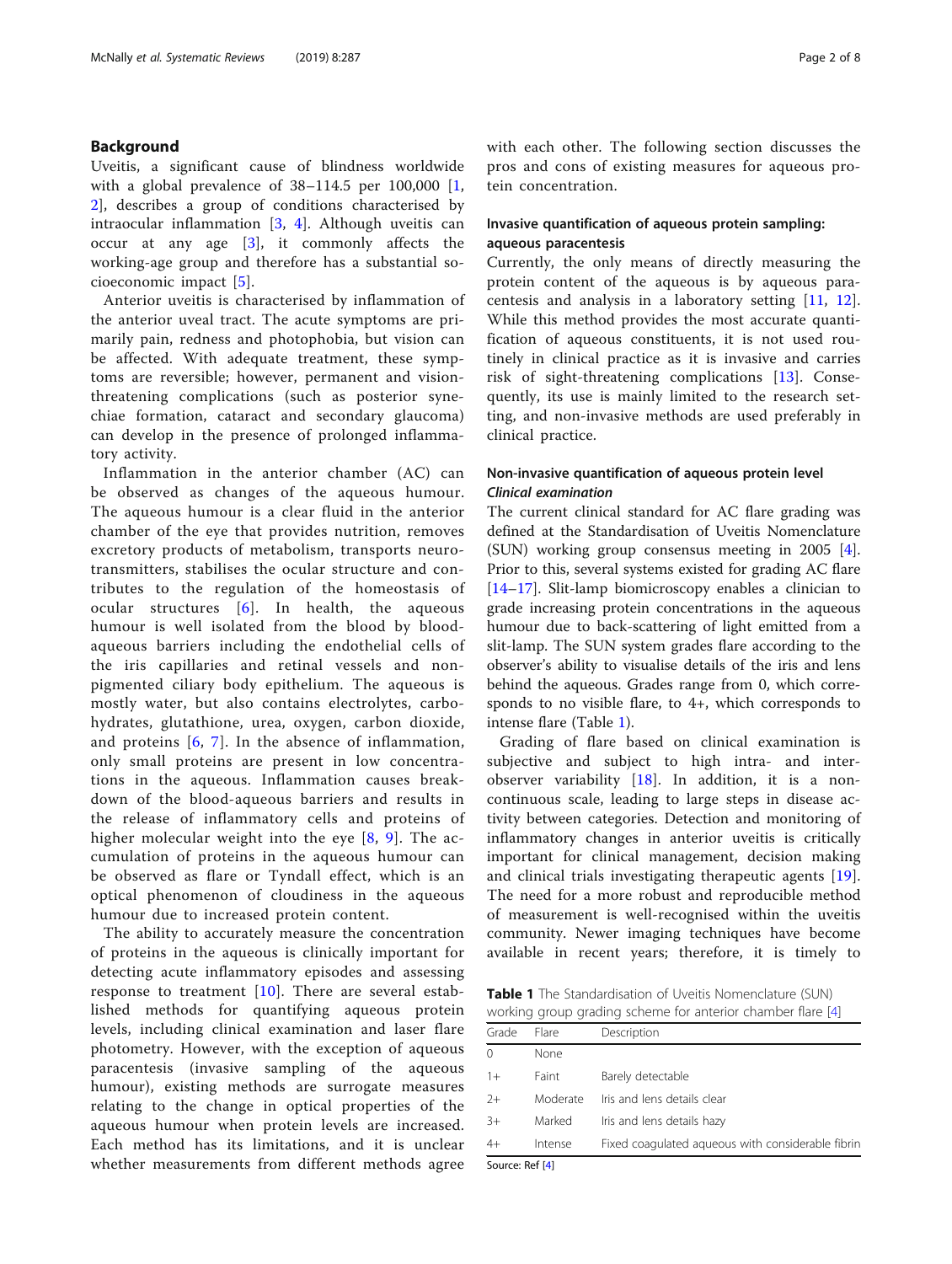carry out a review of whether they can be purposed for this unmet need and evaluate how they compare to the current standard.

#### Laser flare and cell photometry

In 1988, Sawa et al. first described laser flare photometry (LFP) as a new method to precisely determine protein concentration in the aqueous humour [\[20](#page-7-0)]. LFP is a rapid and non-invasive technique which quantifies AC flare by projecting a laser beam through the anterior chamber and measuring the amount of back-scattered light. Particles present in the aqueous reflect photons of light, which are then measured by an inbuilt photomultiplier. The intensity of back-scattered light is proportional to the concentration and size of proteins in the aqueous chamber. Most models of LFP are capable of measuring flare, but the technology can also be used to count AC cells. However, assessment of AC cells using LFP is less accurate as inflammatory cells cannot be differentiated from other large particles such as pigment particles, debris or red blood cells [[9\]](#page-7-0).

#### Optical coherence tomography (OCT)

OCT is an imaging technique which has become available more recently. It uses coherent light to capture high resolution 2- and 3-dimensional images of structures within the eye. It is a fast and non-invasive method of obtaining high precision images and mea-surements of ocular structure [[21\]](#page-7-0). Anterior segment OCT (AS-OCT) can provide cross-sectional imaging of the AC. Recently, OCT has demonstrated the ability to detect higher light reflectivity signals on AS-OCT during active inflammation [[21](#page-7-0)].

#### Aim

The primary aim of this review is to identify all available non-invasive, instrument-based techniques with the potential to quantify protein levels in the aqueous as a measure of AC inflammation. We will evaluate the level of correlation of these measurements with clinical grading using slit lamp examination and/or actual aqueous protein concentration. Where reported, we will also evaluate the level of reliability of each test.

A secondary aim of the review is to evaluate the correlation between clinical grading and protein concentration measured by laboratory analysis of aqueous samples.

The following questions are proposed:

• Which index tests have the potential to quantify AC inflammation in uveitis?

- What is the level of correlation between the index test and clinical grading?
- What is the level of correlation between the index test and aqueous protein concentration?
- What is the level of repeatability of each test?
- What is the level of correlation between clinical grading using the slit lamp and aqueous protein concentration?

# **Methods**

# **Protocol**

This protocol has been designed in accordance with the guidelines of Preferred Reporting Items for Systematic Review and Meta-Analysis Protocol (PRISMA-P) [\[22](#page-7-0)]. The systematic review will be reported in accordance to the PRISMA guidelines [\[23](#page-7-0)].

#### Systematic review registration

This systematic review has been registered on PROS-PERO (CRD42017084167) [[24](#page-7-0)].

# Searches

# Databases

Our search strategy will include the following areas of interest: anatomical location ('anterior chamber'), the pathological finding ('flare') and the disease context ('uveitis'). To achieve optimal sensitivity, no search terms will be applied for the 'technologies/tests'. For bibliographic databases, free text and index terms will be combined for each search element where possible. A sample search strategy for MEDLINE is included in the Appendix [1](#page-5-0). We will search:

- Bibliographic databases of published studies.
	- MEDLINE (Ovid), 1946 to present
	- Embase (Ovid), 1947 to present
	- Cochrane Central Register of Controlled Trials (CENTRAL), database inception to present
	- Centre for Reviews and Dissemination database (Health Technology Assessments and the Database of Abstracts and Reviews of Effects), database inception to present
- Registers of clinical trials
	- [Clinicaltrials.gov](http://clinicaltrials.gov). [www.clinicaltrials.gov](http://www.clinicaltrials.gov)
	- WHO International Clinical Trials Registry Platform (ICTRP portal). [www.who.int/ictrp](http://www.who.int/ictrp).
- Abstract and conference proceedings
	- British Library's ZETOC.
	- Conference proceedings Citation Index (Web of Science).
- Dissertations, theses
- British library Ethos
- ProQuest. [www.proquest.com](http://www.proquest.com)
- Grey literature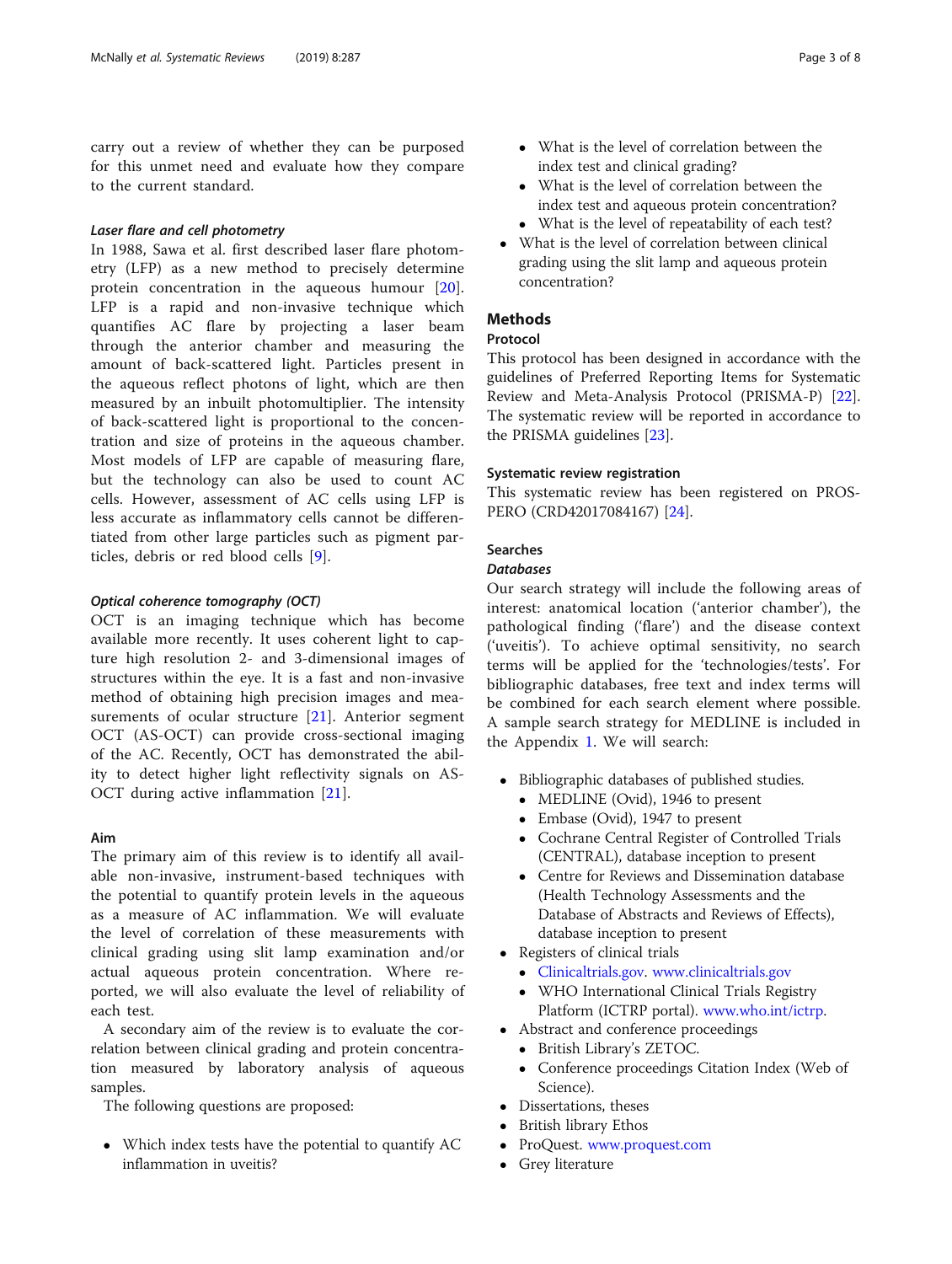• OpenGrey. [www.opengrey.eu](http://www.opengrey.eu)

No restrictions will be placed on year or language of publication. The literature search results will be entered onto EndNote (Clarivate Analytics, Philadelphia, PA) to facilitate removal of duplicates, study selection, recording decisions and references. References to other works will be considered for inclusion.

# Selection criteria

# Participants/population

Those with evidence of anterior chamber flare and/or a diagnosis of uveitis, irrespective of active or inactive inflammation, will be included. There will be no restrictions on age, gender, ethnicity, or underlying aetiology or anatomical subtype. Studies with only healthy participants and studies on animals will not be included.

#### Index test

Any study reporting one or more non-invasive, instrument-based technology with the potential for quantifying AC flare or aqueous protein measurements will be included. To address the secondary outcome (clinical grading versus laboratory measurements of aqueous proteins), any clinical grading system can be considered the index test.

#### Reference test

The reference test should be either the current clinical standard—clinician-based AC flare grading, or the laboratory standard—measurements of aqueous protein from aqueous paracentesis.

For the clinical grading versus laboratory analysis, the reference test must be a laboratory-based technique for measuring aqueous protein concentration of extracted aqueous samples.

#### Primary outcomes

The level of correlation (correlation coefficient) of index test measurements with clinical grading using slit lamp examination and/or actual aqueous protein concentration.

# Secondary outcome

Intra/inter-observer reliability and repeatability of an index test (kappa statistic) and the level of correlation between clinical grading and actual protein concentration (clinical grading as the index test and protein concentration as the reference test).

#### Type of study

There will be no restrictions on study design; however, evaluation of correlation between index test and clinical grading using slit-lamp examination/ aqueous protein measurements require both tests to be done in a cross-sectional manner. If multiple time points are included, we will include results from all time points, but comparisons between tests will be cross-sectionally. Only those studies where measurements are taken within a reasonable time point (within 24 h of each other) will be included. Case reports involving only one subject, commentaries, opinion articles and pictorial articles will not be included.

#### Selection process

Titles and abstracts of studies will be screened for relevance to the review, to remove obviously irrelevant studies Two independent reviewers will carry out study selection and reach consensus by discussion or referral to a third reviewer.

Full text of potentially relevant articles will be retrieved and assessed for inclusion in the review against the full selection criteria.

# Data extraction

A standardised data extraction form in Microsoft Excel (Microsoft, Washington, US) will be used to extract data from included studies. The extraction process will be carried out by two independent reviewers with referral to a third reviewer if necessary. Information extracted from all studies will include:

- Study characteristics
	- Title, authors, publication year, journal and language
	- Sample size
	- Study design
	- Index test used
		- 1. Manufacturer and model (including resolution, default settings)
		- 2. Measurements acquisition protocol
		- 3. Measurement analysis protocol
	- Clinical grading system measurements
		- 1. Clinical grading system used and whether any modifications were made
		- 2. Number of observers
	- Aqueous protein concentration
		- 1. Context and reason for aqueous extraction
		- 2. Aqueous extraction protocol
		- 3. Aqueous analysis protocol
- Patients' characteristics
	- Age, gender and ethnicity
	- Underlying aetiologies (anatomical subtype, aetiological classification)
	- Active or inactive disease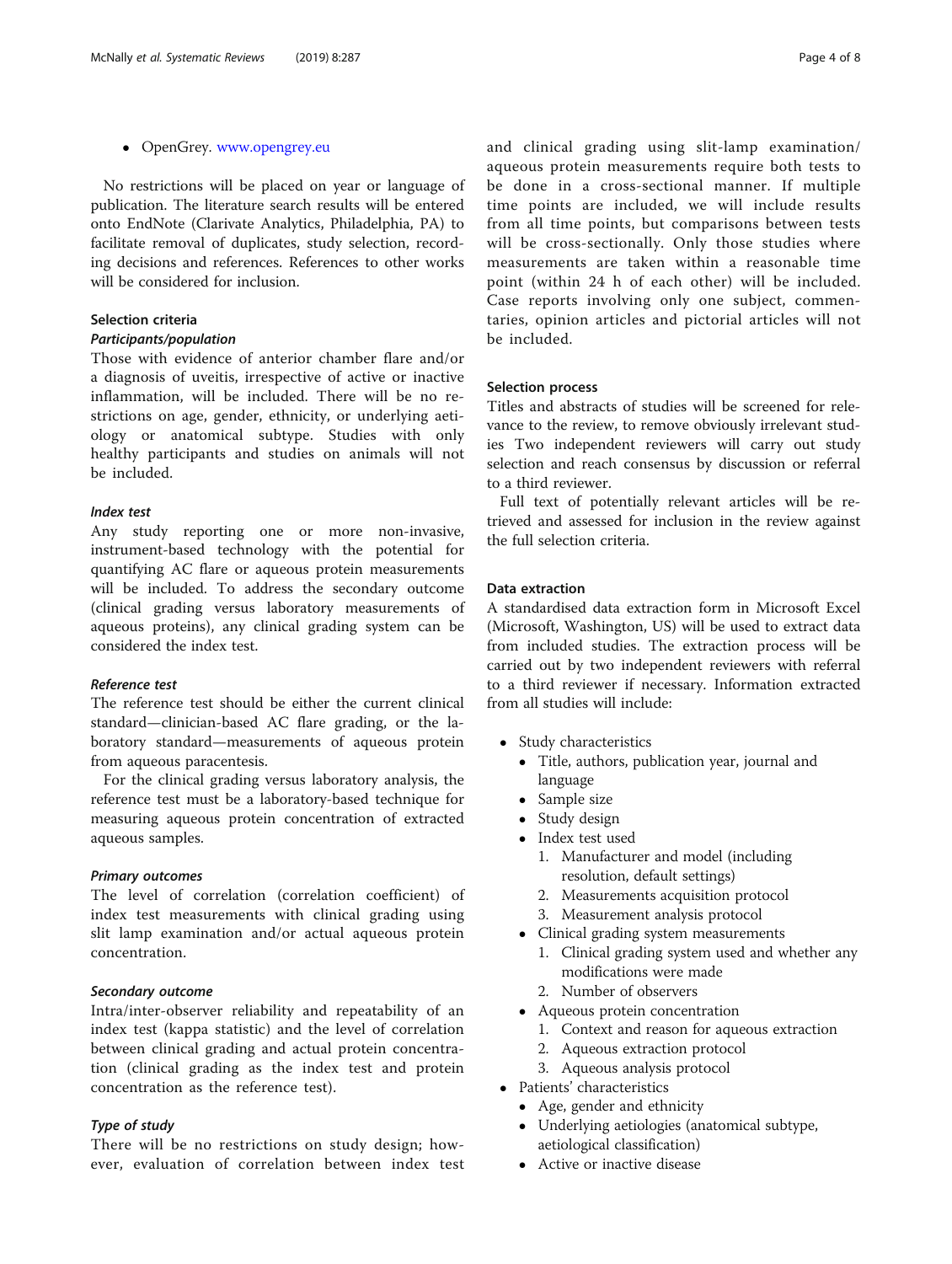- If the study involves a therapeutic intervention: treatment details (indication, drug, dosage, route, subject pre/post treatment status, length of follow-up and number of time points suitable for review question)
- Outcomes and findings
	- Data will be extracted in preparation for four separate analyses:
		- 1. Evaluation of correlation between index tests and actual aqueous protein concentration: The correlation coefficient will be directly extracted.
		- 2. Evaluation of correlation between index tests and clinical grading systems: The correlation coefficient reported will be directly extracted.
		- 3. Evaluation of correlation between the clinical grading system and aqueous protein concentration: The correlation coefficient will be directly extracted.

If no correlation coefficient is reported, Index and reference test measurements will be extracted and, provided they are matched, used to calculate the correlation coefficient. If the two measurements are not matched, we will contact the authors for matched measurements.

4. Evaluation of reliability and repeatability of an index test: Studies reporting intra- and interobserver reliability will be analysed separately for assessment of repeatability. The reported kappa values will be extracted for intraobserver reliability, inter-observer reliability

Cross-sectional measurements may be nested within longitudinal studies whose aims are not primarily to compare performance or correlation between two tests. In this situation, measurements at each time point will be extracted and analysed as individual cross-sectional comparisons.

# Quality assessment

or both.

All included studies will be assessed for quality using elements of the Quality Assessment of Diagnostic Accuracy Studies tool (QUADAS2) [\[25\]](#page-7-0). Although QUADAS2 is designed for comparison of diagnostic accuracy, rather than agreement of test measurements, it is the most suitable existing tool for evaluating risk of bias in diagnostic tests. We have modified elements of the existing QUADAS2 signalling questions to suit the aims of this systematic review (see Appendix 2). For example, the original QUADAS2 framework includes a question

regarding whether thresholds were used and prespecified. We have removed this item as we are not aiming to assess diagnostic accuracy. Similarly, we have supported the QUADAS2 with additional items such as the addition of the question 'were index test acquisition and analysis parameters determined a priori and consistent for all study participants?' Existing questions regarding blinding during test interpretation, applicability to the review question, and flow and timing of tests are kept as they remain important for this review.

Assessment will be carried out at the study level. Two independent reviewers will carry out quality assessment and refer to a third reviewer if needed. For studies assessing correlation between two tests, the four risks of bias domains below will be rated as low, high or unclear.

For studies investigating the reliability of a single index test, additional considerations will be made for:

- 1. Intra-observer reliability studies: the conditions under which the index test was performed should be reported and standardised.
- 2. Inter-observer reliability studies: any differences between observer characteristics, such as seniority and experience, should be reported.

# Data synthesis

Studies will be included in four groups for data synthesis, one for each outcome: correlation between index test and the clinical grading, correlation between index test and aqueous protein concentration, correlation between the SUN grading system and laboratory measurement of aqueous protein concentration, and reliability of index test.

For each outcome, a narrative synthesis of tabulated evidence will be conducted and, where possible, supported with a meta-analysis.

- 1. Evaluation of correlation between index test and the SUN grading system These studies will be grouped by the type of technology used for the index test (i.e. LFP, OCT). If the data permits, correlation coefficients between each index test versus clinical grade will be compared and pooled for meta-analysis using a random effects model.
- 2. Evaluation of correlation between index test and laboratory measurement of aqueous protein concentration
- 3. Evaluation of correlation between the SUN grading system and laboratory measurement of aqueous protein concentration
- 4. Evaluation of reliability of an index test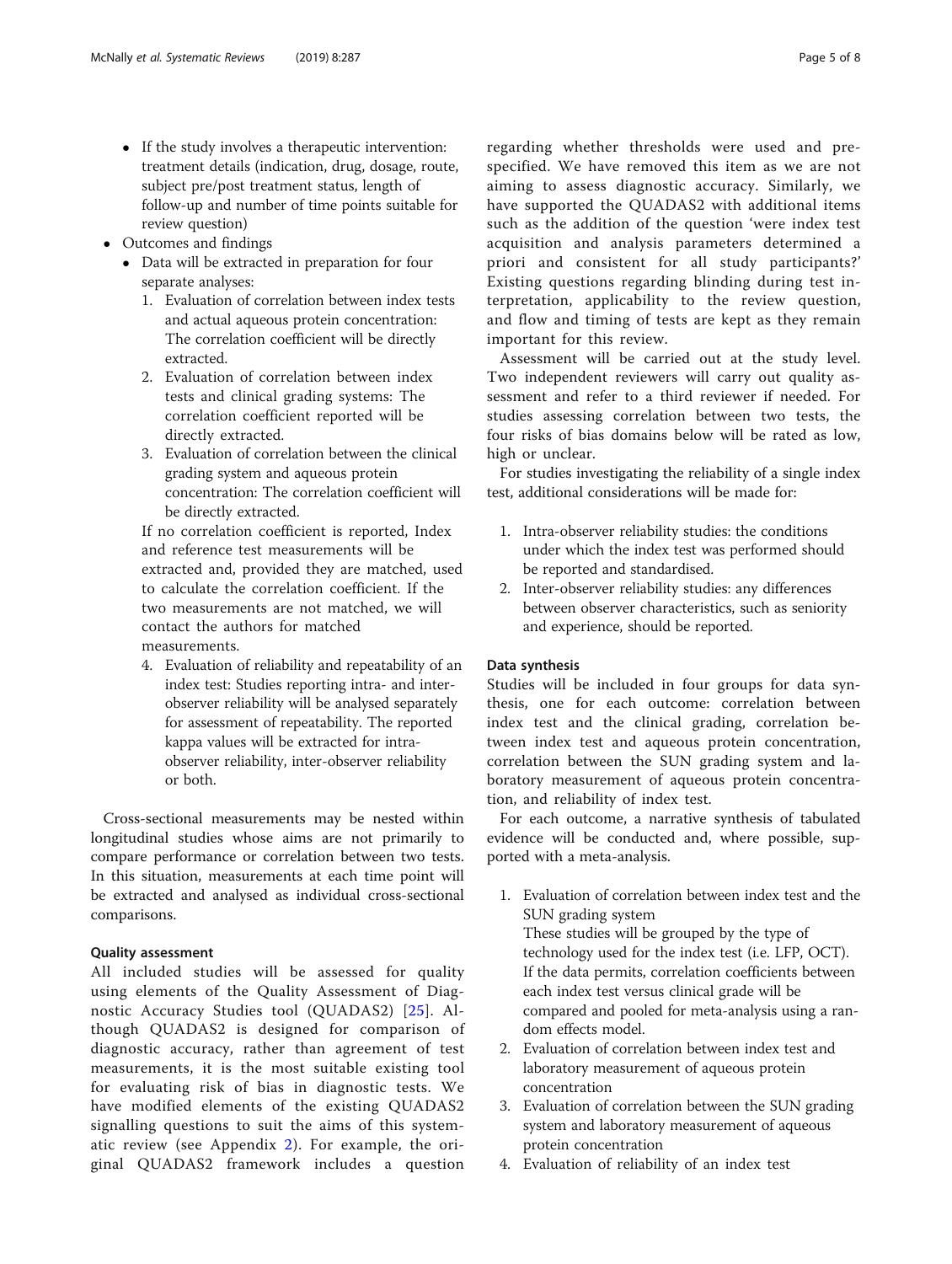<span id="page-5-0"></span>These studies will be grouped by type of technology as above. We will analyse intra- and inter-observer reliability separately for each technology. If the data permits, reliability values (such as kappa values) will be compared and pooled for meta-analysis.

Studies will be assessed for clinical and methodological homogeneity to determine whether it is possible appropriately pool data for meta-analysis. The  $I^2$  statistic will be used to quantify heterogeneity across studies in each meta-analysis. Correlation coefficients will be normalised using Fisher's Z transformation for meta-analysis and back transformed for inference. Meta-analysis of kappa statistics will be performed using an inverse-variance weighted random effects model with standard errors estimated from reported 95% confidence intervals. All data will be reported narratively, regardless of whether data pooling and meta-analysis are possible or not.

Depending on the study data, appropriate sensitivity analyses will be carried out if there is significant heterogeneity between studies. Subgroup analyses for anatomical and aetiological subtypes of uveitis, index test technology and experience of graders (for clinical AC flare grading) will be considered to explore sources of heterogeneity. It is expected that only a small number of studies will meet inclusion criteria, which will limit our capacity to carry out meaningful subgroup analyses.

# Discussion and potential impact

The assessment of inflammation in anterior uveitis currently relies on imperfect clinical methods. An increase in aqueous protein concentration is a detectable change which occurs in the presence of inflammatory breakdown of the blood ocular barrier. Laboratory measurement of aqueous protein concentration in aqueous samples obtained through paracentesis is a good gold standard test but carries too many risks to make it practical for monitoring patients. Thus, clinicians must resort to surrogate markers for aqueous protein levels such as 'flare'.

Whilst the SUN grading system marked a significant effort towards unifying the method for assessing uveitic inflammation, it continues to rely on clinical examination and the subjective appearance of aqueous 'clarity'. Many factors can also affect an observer's ability to observe flare including the slit-lamp optics, degree of illumination, ambient conditions and the observer's level of expertise [\[26](#page-7-0)].

The potential for instrument-based techniques for assessing AC inflammation carries significant advantages over clinical grading systems because they are objective, less operator dependent and produce a continuous numerical value that is precise at even low levels of inflammation. Objective measures of inflammation for monitoring AC cells and vitreous haze have been proposed, and OCT measurement of central macular thickness is already established in routine clinical practice [[19,](#page-7-0) [21](#page-7-0), [27](#page-7-0), [28\]](#page-7-0). With the use of automated analysis software, these techniques could allow comprehensive objective disease monitoring, potentially even in a virtual care model.

To date, the use of non-invasive instrument-based techniques for assessing AC flare has not been assessed in a systematic way. The need for more objective measures of disease activity is well-recognised within the uveitis community, and given the rise in new imaging technologies over recent years which have the potential to meet this demand, it is timely to carry out a review of how they compare to the current standard. This systematic review will identify all technologies available for quantifying 'flare' and their level of reliability and correlation with laboratory measurement of aqueous protein concentration and/or clinical grading. The findings of this review could contribute to the validation process of instrument-based methods for monitoring inflammatory activity and guiding treatment decisions in uveitis.

# Appendix 1

| Table 2 MEDLINE search strategy |
|---------------------------------|
|                                 |

| Number         | Search                                  |  |
|----------------|-----------------------------------------|--|
| 1              | Anterior Chamber. Ti,ab.                |  |
| $\overline{2}$ | Aqueous. Ti,ab.                         |  |
| 3              | Anterior segment. Ti,ab.                |  |
| $\overline{4}$ | 1 or 2 or 3                             |  |
| 5              | Flare*. Ti,ab,                          |  |
| 6              | Photon. Ti,ab.                          |  |
| 7              | Photons. Ti,ab.                         |  |
| 8              | Protein. Ti,ab.                         |  |
| 9              | Proteins. Ti,ab.                        |  |
| 10             | Photometry. Ti,ab.                      |  |
| 11             | Fluorophotometry. Ti,ab.                |  |
| 12             | Tyndal* Ti,ab.                          |  |
| 13             | 5 or 6 or 7 or 8 or 9 or 10 or 11 or 12 |  |
| 14             | Exp Uveitis/                            |  |
| 15             | Uveiti*. Ti,ab.                         |  |
| 16             | Inflamm*. Ti,ab.                        |  |
| 17             | Blood aqueous barrier. Ti,ab.           |  |
| 18             | 14 or 15 or 16 or 17                    |  |
| 19             | 4 and 13 and 18                         |  |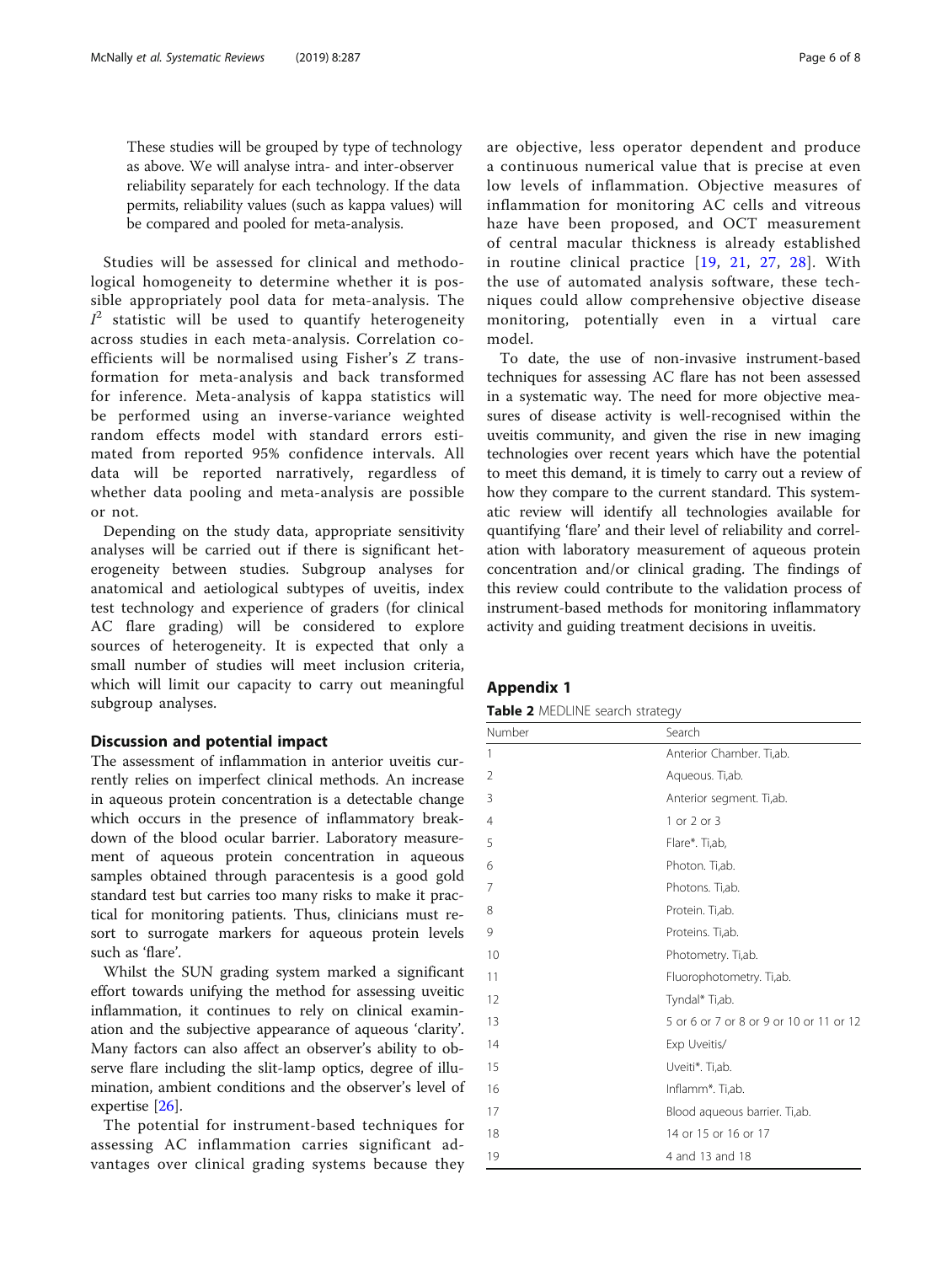# Appendix 2

**Table 3** Modified elements of the QUADAS2 signalling questions used for quality assessment

| Domain                                                          | Patient selection                                                                                                                                 | Index test*                                                                                                                    | Reference standard                                                                                                                | Flow and timing                                                                                                                                                                                                                                                            |
|-----------------------------------------------------------------|---------------------------------------------------------------------------------------------------------------------------------------------------|--------------------------------------------------------------------------------------------------------------------------------|-----------------------------------------------------------------------------------------------------------------------------------|----------------------------------------------------------------------------------------------------------------------------------------------------------------------------------------------------------------------------------------------------------------------------|
| Description                                                     | Describe methods of patient<br>selection: Describe included patients<br>(prior testing, presentation, intended<br>use of index test and setting): | Describe the index test<br>and how it was conducted<br>and interpreted:                                                        | Describe the reference<br>standard and how it was<br>conducted and interpreted:                                                   | Describe any patients who did not<br>receive the index test(s) and/or<br>reference standard or who were<br>excluded from the 2x2 table<br>(refer to flow diagram): Describe<br>the time interval and any<br>interventions between index<br>test(s) and reference standard: |
| Signalling<br>questions<br>(yes/no/unclear)                     | Was a consecutive or random<br>sample of patients enrolled?                                                                                       | Were the index test results<br>interpreted without<br>knowledge of the results<br>of the reference standard?                   | Is the reference standard<br>likely to correctly classify<br>the target condition?                                                | Was there an appropriate interval<br>between index test(s) and<br>reference standard?                                                                                                                                                                                      |
|                                                                 | Was a case-control design avoided?                                                                                                                | Were index test acquisition<br>and analysis parameters<br>determined a priori and<br>consistent for all study<br>participants? | Were the reference standard<br>results interpreted without<br>knowledge of the results of<br>the index test?                      | Did all patients receive a reference<br>standard?                                                                                                                                                                                                                          |
|                                                                 | Did the study avoid inappropriate<br>exclusions?<br>i.e. Participants may be excluded if                                                          |                                                                                                                                |                                                                                                                                   | Did all patients receive the same<br>reference standard?                                                                                                                                                                                                                   |
|                                                                 | justified in terms of interference<br>with index test measurement<br>(corneal opacities preventing<br>visualisation of anterior structures).      |                                                                                                                                |                                                                                                                                   | i.e. Was the reference test<br>conducted in the same way<br>for each patient?<br>For slit lamp examination: observer,<br>slit lamp settings<br>For laboratory protein measurements:<br>method of aqueous extraction,<br>sample storage and analysis.                       |
|                                                                 |                                                                                                                                                   |                                                                                                                                |                                                                                                                                   | Were all patients included in the<br>analysis?                                                                                                                                                                                                                             |
| Risk of bias:<br>High/low/<br>unclear                           | Could the selection of patients<br>have introduced bias?                                                                                          | Could the conduct or<br>interpretation of the index<br>test have introduced bias?                                              | Could the reference standard.<br>its conduct, or its<br>interpretation have<br>introduced bias?                                   | Could the patient flow have<br>introduced bias?                                                                                                                                                                                                                            |
| Concerns<br>regarding<br>applicability:<br>High/low/<br>unclear | Are there concerns that the<br>included patients do not<br>match the review question?                                                             | Are there concerns that<br>the index test, its conduct,<br>or interpretation differ<br>from the review question?               | Are there concerns that the<br>target condition as defined<br>by the reference standard<br>does not match the review<br>question? |                                                                                                                                                                                                                                                                            |

Italics denote signalling questions added by the authors for this systematic review.

\*In index test, the signalling question regarding whether thresholds were used and pre-specified is not applicable for this review and was therefore removed

#### Abbreviations

AC: Anterior chamber; AS-OCT: Anterior segment OCT; LFP: Laser flare photometry; MEDLINE: Medical Literature Analysis and Retrieval System Online; OCT: Optical coherence tomography; PRISMA: Preferred Reporting Items for Systematic Review and Meta-Analysis; PRISMA-P: Preferred Reporting Items for Systematic Review and Meta-Analysis Protocol; QUADAS 2: Quality Assessment of Diagnostic Accuracy Studies; SUN: Standardisation of Uveitis Nomenclature

#### Authors' contributions

XL, AKD and DJM conceived the review. XL, TM and SB were responsible for the review protocol design, registration and write-up. AKD and PAK provided expert clinical context in uveitis and ophthalmic imaging to guide the review design. AKD is the guarantor of the review protocol. All authors read and approved the final manuscript.

# Funding

XL and AKD receive a portion of their funding from the Wellcome Trust, through a Health Improvement Challenge grant (200141/Z/15/Z). AKD and PAK receive a proportion of their funding from the Department of Health's NIHR Biomedical Research Centre for Ophthalmology at Moorfields Eye Hospital and UCL Institute of Ophthalmology.

#### Availability of data and materials

Data sharing is not applicable to this article as no datasets were generated or analysed during the current study.

#### Ethics approval and consent to participate

Not applicable.

#### Consent for publication

Not applicable.

#### Competing interests

The authors declare that they have no competing interests.

#### Author details

<sup>1</sup> Academic Unit of Ophthalmology, Institute of Inflammation & Ageing College of Medical and Dental Sciences, University of Birmingham, Birmingham, UK. <sup>2</sup>Ophthalmology Department, University Hospitals Birmingham NHS Foundation Trust, Birmingham, UK. <sup>3</sup>NIHR Biomedical Research Centre for Ophthalmology, Moorfields Eye Hospital NHS Foundation Trust and UCL Institute of Ophthalmology, Birmingham, UK. 4 Institute of Applied Health Research, College of Medical and Dental Sciences, University of Birmingham, Birmingham, UK.<sup>5</sup> Centre for Rare